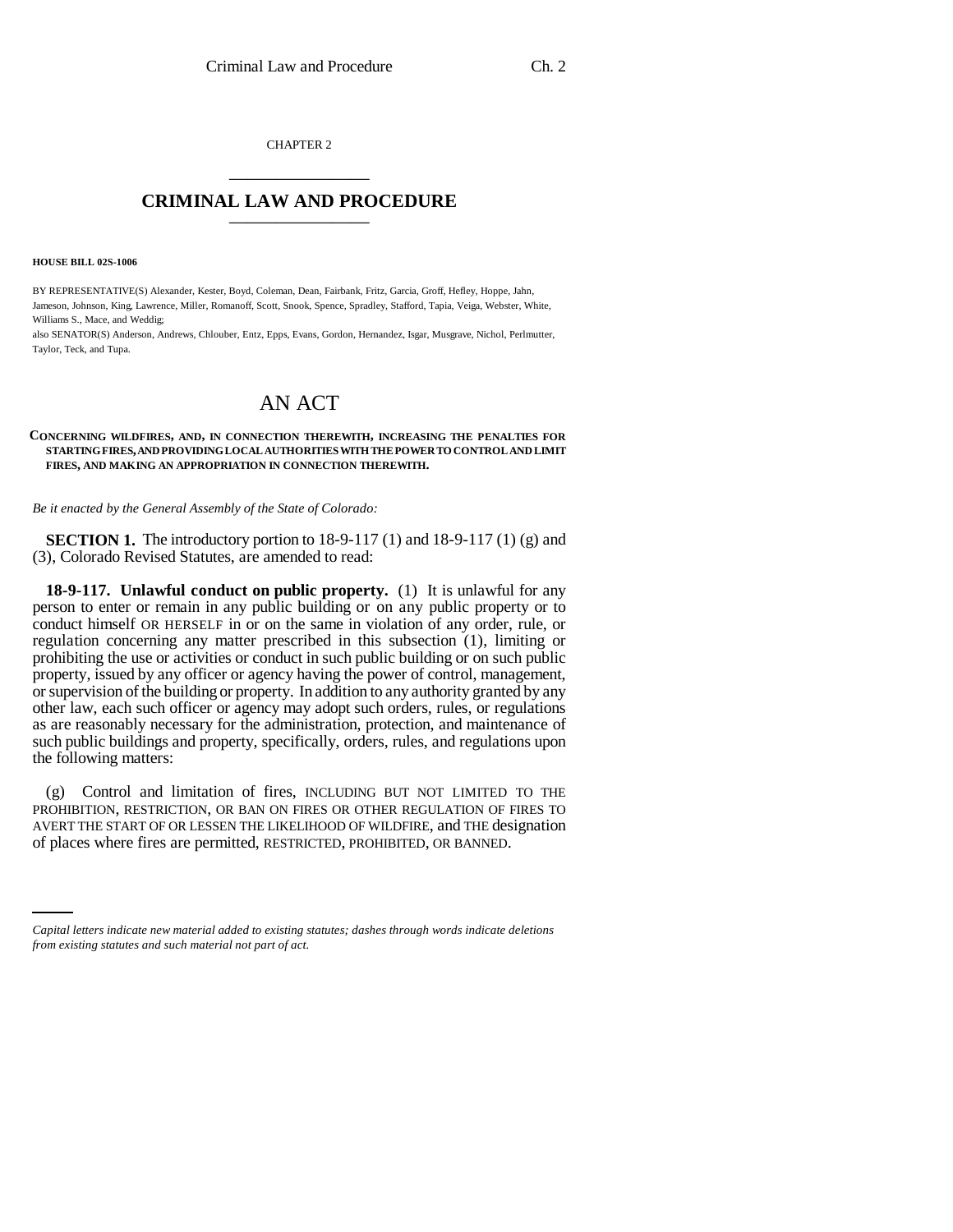(3) (a) EXCEPT AS OTHERWISE PROVIDED IN PARAGRAPH (b) OF THIS SUBSECTION (3), any person who violates subsection (1) of this section is guilty of a class 3 misdemeanor.

(b) ANY PERSON WHO VIOLATES ANY ORDER, RULE, OR REGULATION ADOPTED PURSUANT TO PARAGRAPH (g) OF SUBSECTION (1) OF THIS SECTION IS GUILTY OF A CLASS 2 MISDEMEANOR AND SHALL BE ASSESSED A FINE OF NOT LESS THAN TWO HUNDRED FIFTY DOLLARS AND NOT GREATER THAN ONE THOUSAND DOLLARS. THE FINE IMPOSED BY THIS PARAGRAPH (b) SHALL BE MANDATORY AND NOT SUBJECT TO SUSPENSION. NOTHING IN THIS PARAGRAPH (b) SHALL BE CONSTRUED TO LIMIT THE COURT'S DISCRETION IN EXERCISING OTHER AVAILABLE SENTENCING ALTERNATIVES IN ADDITION TO THE MANDATORY FINE.

**SECTION 2.** 18-13-109, Colorado Revised Statutes, is amended to read:

**18-13-109. Firing woods or prairie.** (1) (a) EXCEPT AS OTHERWISE PROVIDED IN SUBSECTION (2) OF THIS SECTION, any person who, WITHOUT LAWFUL AUTHORITY AND knowingly, RECKLESSLY, and without lawful authority or with criminal negligence, sets on fire, or causes to be set on fire, any woods, prairie, or grounds of any description, other than his OR HER own, or who, knowingly, RECKLESSLY, or with criminal negligence, permits a fire, set or caused to be set by him SUCH PERSON, to pass from his OR HER own grounds to the injury of any other person commits a class 2 misdemeanor.

(b) ANY PERSON CONVICTED UNDER PARAGRAPH (a) OF THIS SUBSECTION (1) SHALL BE ASSESSED A FINE OF NOT LESS THAN TWO HUNDRED FIFTY DOLLARS AND NOT GREATER THAN ONE THOUSAND DOLLARS. THE FINE IMPOSED BY THIS PARAGRAPH (b) SHALL BE MANDATORY AND NOT SUBJECT TO SUSPENSION. NOTHING IN THIS PARAGRAPH (b) SHALL BE CONSTRUED TO LIMIT THE COURT'S DISCRETION IN EXERCISING OTHER AVAILABLE SENTENCING ALTERNATIVES IN ADDITION TO THE MANDATORY FINE.

(2) (a) ANY PERSON WHO KNOWINGLY VIOLATES PARAGRAPH (a) OF SUBSECTION (1) OF THIS SECTION AND WHO KNOWS OR REASONABLY SHOULD KNOW THAT HE OR SHE VIOLATES ANY APPLICABLE ORDER, RULE, OR REGULATION LAWFULLY ISSUED BY A GOVERNMENTAL AUTHORITY THAT PROHIBITS, BANS, RESTRICTS, OR OTHERWISE REGULATES FIRES DURING PERIODS OF EXTREME FIRE HAZARD AND THAT IS DESIGNED TO PROMOTE THE SAFETY OF PERSONS AND PROPERTY, COMMITS A CLASS 6 FELONY.

(b) THE FOLLOWING ACTIVITIES SHALL NOT BE OFFENSES UNDER THIS SUBSECTION  $(2)$ :

(I) OPEN BURNING LAWFULLY CONDUCTED IN THE COURSE OF AGRICULTURAL OPERATIONS;

(II) STATE, MUNICIPALITY, OR COUNTY FIRE MANAGEMENT OPERATIONS;

(III) PRESCRIBED OR CONTROLLED FIRES CONDUCTED WITH WRITTEN AUTHORITY FROM THE STATE FORESTER;

(IV) LAWFUL ACTIVITIES CONDUCTED PURSUANT TO RULES, REGULATIONS, OR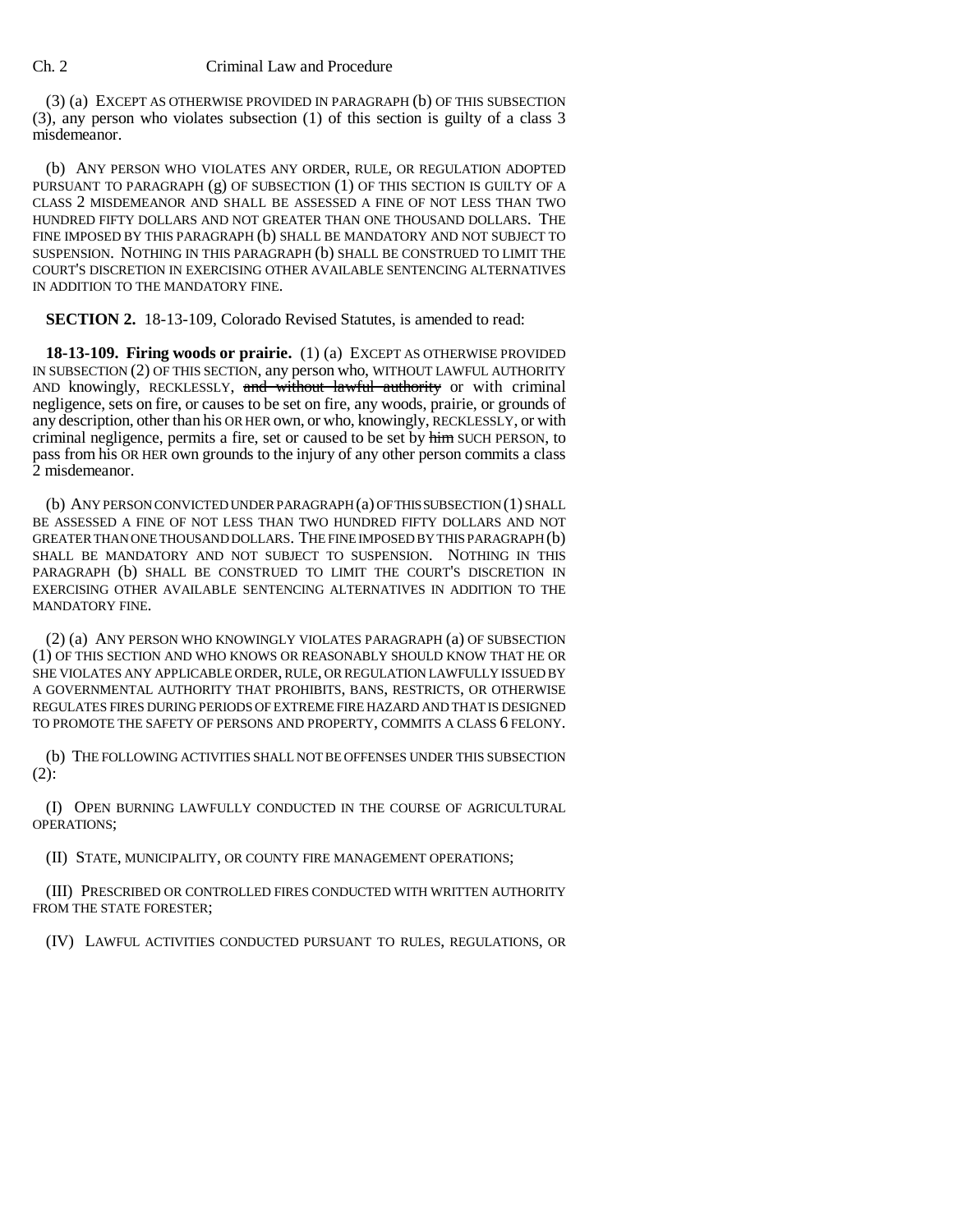POLICIES ADOPTED BY THE RELEVANT STATE, TRIBAL, OR FEDERAL REGULATORY AGENCY OR AGENCIES.

**SECTION 3.** Article 13 of title 18, Colorado Revised Statutes, is amended BY THE ADDITION OF A NEW SECTION to read:

**18-13-109.5. Intentionally setting wildfire.** (1) A PERSON COMMITS THE CRIME OF INTENTIONALLY SETTING A WILDFIRE IF HE OR SHE:

(a) (I) INTENTIONALLY AND WITHOUT LAWFUL AUTHORITY SETS ON FIRE, OR CAUSES TO BE SET ON FIRE, ANY WOODS, PRAIRIE, OR GROUNDS OF ANY DESCRIPTION, OTHER THAN HIS OR HER OWN; OR

(II) INTENTIONALLY PERMITS A FIRE, SET OR CAUSED TO BE SET BY SUCH PERSON, TO PASS FROM HIS OR HER OWN GROUNDS TO THE GROUNDS OF ANOTHER; AND

(b) BY SO DOING, PLACES ANOTHER IN DANGER OF DEATH OR SERIOUS BODILY INJURY OR PLACES ANY BUILDING OR OCCUPIED STRUCTURE OF ANOTHER IN DANGER OF DAMAGE.

(2) INTENTIONALLY SETTING A WILDFIRE IS A CLASS 3 FELONY.

(3) FOR PURPOSES OF THIS SECTION, "BUILDING" SHALL HAVE THE SAME MEANING AS SET FORTH IN SECTION 18-4-101(1) AND "OCCUPIED STRUCTURE" SHALL HAVE THE SAME MEANING AS SET FORTH IN SECTION 18-4-101 (2).

**SECTION 4.** 31-15-401 (1), Colorado Revised Statutes, is amended BY THE ADDITION OF A NEW PARAGRAPH to read:

**31-15-401. General police powers.** (1) In relation to the general police power, the governing bodies of municipalities have the following powers:

(q) (I) TO CONTROL AND LIMIT FIRES, INCLUDING BUT NOT LIMITED TO THE PROHIBITION, BANNING, RESTRICTION, OR OTHER REGULATION OF FIRES AND THE DESIGNATION OF PLACES WHERE FIRES ARE PERMITTED, RESTRICTED, OR PROHIBITED.

(II) NOTHING IN THIS PARAGRAPH (q) SHALL BE CONSTRUED TO PREEMPT OR SUPERCEDE STATE, TRIBAL, OR FEDERAL LAW CONCERNING THE CONTROL, LIMITATION, OR OTHER REGULATION OF FIRES DESCRIBED IN THIS PARAGRAPH (q).

**SECTION 5.** 31-15-601 (1) (j), Colorado Revised Statutes, is amended, and the said 31-15-601 (1) is further amended BY THE ADDITION OF A NEW PARAGRAPH, to read:

**31-15-601. Building and fire regulations - emission performance standards required.** (1) The governing bodies of municipalities have the following powers in relation to building and fire regulations:

(j) To regulate or prevent the storage and transportation of gunpowder, tar, pitch, resin, coal oil, benzine, turpentine, hemp, cotton, gasoline, nitroglycerine, petroleum, or any of the products thereof, and other combustible or explosive material within the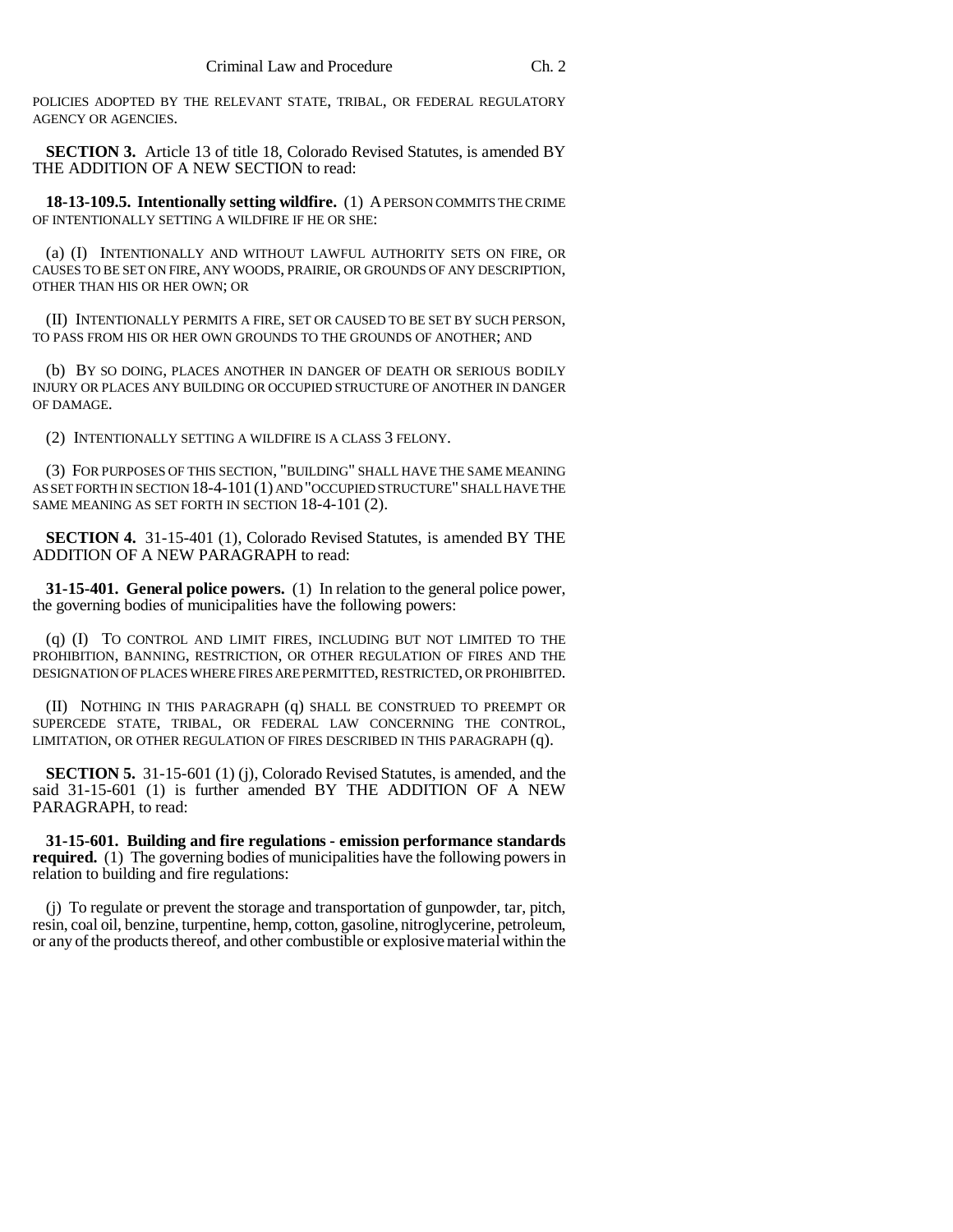Ch. 2 Criminal Law and Procedure

municipal limits and to prescribe the limits within which any such regulations shall apply; to regulate the use of lights in garages, shops, and other places; to prevent the building of bonfires; to regulate or prevent the storage of gunpowder and other high explosives within the municipal limits or within one mile of the outer boundaries thereof; and to regulate and restrain the use of fireworks, firecrackers, torpedoes, roman candles, skyrockets, and other pyrotechnic displays;

(j.5) TO REGULATE FIRES CONSISTENT WITH THE PROVISIONS OF SECTION 31-15-401  $(1)$  (q);

**SECTION 6.** 33-15-106 (2), Colorado Revised Statutes, is amended to read:

**33-15-106. Fires.** (2) (a) Any person who violates paragraph (a) of subsection (1) of this section is guilty of a class 2 petty offense and, upon conviction thereof, shall be punished by a fine of fifty dollars.

(b) EXCEPT AS OTHERWISE PROVIDED IN PARAGRAPH (c) OF THIS SUBSECTION (2), any person who violates paragraph (b) of subsection (1) of this section is guilty of a CLASS 2 misdemeanor and, upon conviction thereof, shall be punished by a fine of one hundred dollars NOT LESS THAN TWO HUNDRED FIFTY DOLLARS AND NOT GREATER THAN ONE THOUSAND DOLLARS. THE FINE IMPOSED BY THIS PARAGRAPH (b) SHALL BE MANDATORY AND NOT SUBJECT TO SUSPENSION. NOTHING IN THIS PARAGRAPH (b) SHALL BE CONSTRUED TO LIMIT THE COURT'S DISCRETION IN EXERCISING OTHER AVAILABLE SENTENCING ALTERNATIVES IN ADDITION TO THE MANDATORY FINE.

(c) ANY PERSON WHO KNOWINGLY VIOLATES PARAGRAPH (b) OF SUBSECTION (1) OF THIS SECTION AND WHO KNOWS OR REASONABLY SHOULD KNOW THAT HE OR SHE VIOLATES ANY ORDER DESCRIBED IN SUCH PARAGRAPH THAT PROHIBITS, BANS, OR REGULATES FIRES COMMITS A CLASS 6 FELONY.

**SECTION 7.** Part 2 of article 33 of title 24, Colorado Revised Statutes, is amended BY THE ADDITION OF A NEW SECTION to read:

**24-33-203. State forester - authority to permit controlled burns during** drought conditions - criminal. THE STATE FORESTER MAY PROVIDE WRITTEN AUTHORITY TO PERSONS SEEKING TO CONDUCT PRESCRIBED OR CONTROLLED FIRES, SUCH AS GRASSLAND, FOREST, OR HABITAT MANAGEMENT ACTIVITIES, AS SPECIFIED IN SECTION 18-13-109 (2) (b) (III), C.R.S. IN ISSUING WRITTEN AUTHORITY FOR PRESCRIBED OR CONTROLLED FIRES, THE STATE FORESTER SHALL BE IN CONFORMITY WITH AND SHALL NOT SUPERSEDE ANY STATE OR LOCAL BANS ON FIRES.

**SECTION 8.** 39-29-110 (1) (b), Colorado Revised Statutes, is amended BY THE ADDITION OF A NEW SUBPARAGRAPH to read:

**39-29-110. Local government severance tax fund - creation - administration - energy impact assistance advisory committee created.** (1) (b) (IV) IN ADDITION TO THE DISTRIBUTION OF MONEYS AUTHORIZED UNDER SUBPARAGRAPHS (I), (II), AND (III) OF THIS PARAGRAPH (b), THE EXECUTIVE DIRECTOR MAY DISTRIBUTE MONEYS TO THOSE PRIVATELY ORGANIZED VOLUNTEER FIRE DEPARTMENTS SERVING AREAS SOCIALLY OR ECONOMICALLY IMPACTED BY THE DEVELOPMENT, PROCESSING, OR ENERGY CONVERSION OF MINERALS AND MINERAL FUELS SUBJECT TO TAXATION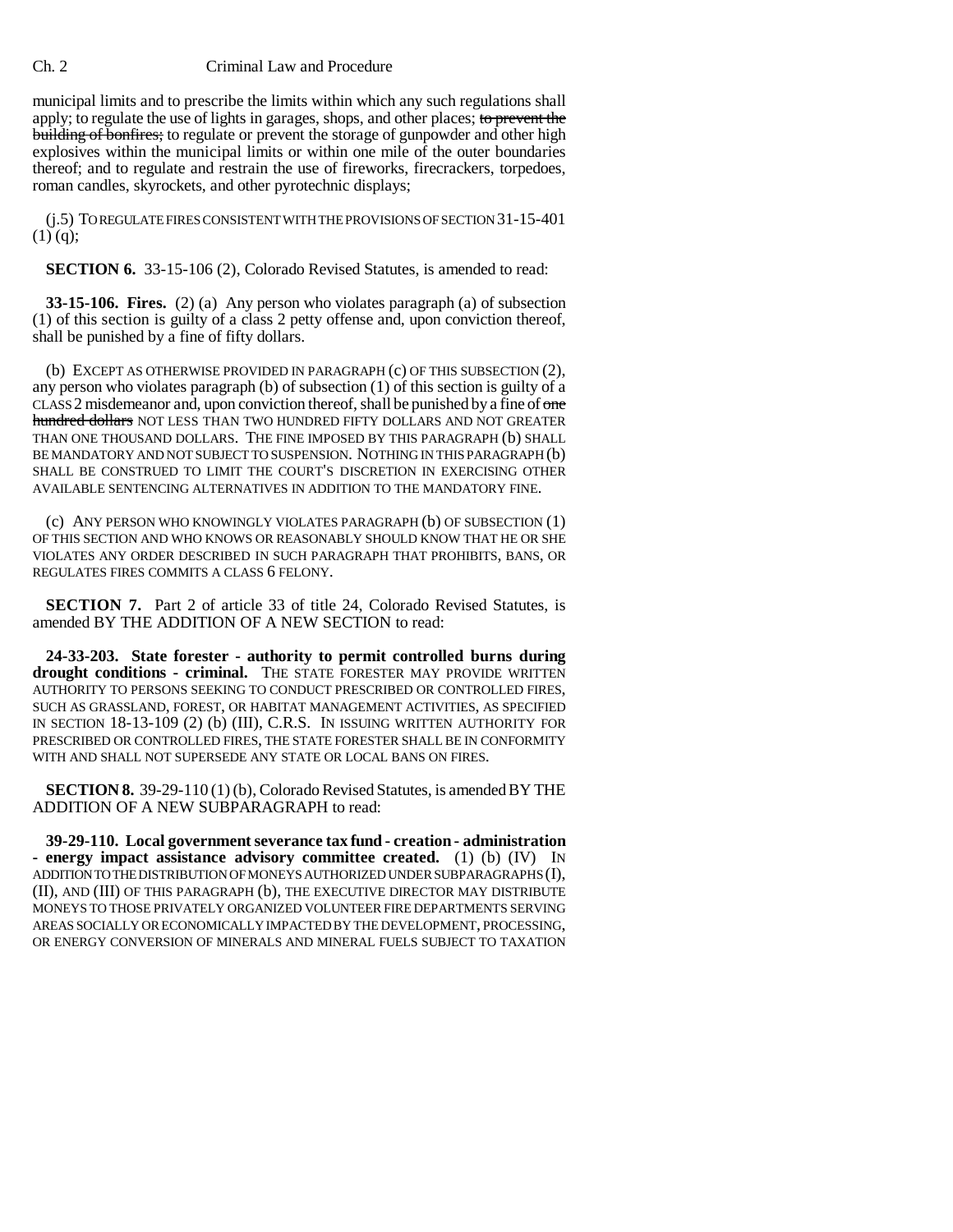UNDER THIS ARTICLE, FOR THE PURPOSE OF PURCHASING EQUIPMENT TO FIGHT FIRES.

**SECTION 9.** Part 1 of article 1 of title 17, Colorado Revised Statutes, is amended BY THE ADDITION OF A NEW SECTION to read:

**17-1-144. Appropriation to comply with section 2-2-703 - HB 02S-1006.** (1) PURSUANT TO SECTION 2-2-703, C.R.S., THE FOLLOWING STATUTORY APPROPRIATIONS, OR SO MUCH THEREOF AS MAY BE NECESSARY, ARE MADE IN ORDER TO IMPLEMENT SECTIONS 1, 2, 4, 5, 6, 7, AND 8 OF H.B. 02S-1006, ENACTED AT THE THIRD EXTRAORDINARY SESSION OF THE SIXTY-THIRD GENERAL ASSEMBLY:

(a) FOR THE FISCAL YEAR BEGINNING JULY 1, 2002, IN ADDITION TO ANY OTHER APPROPRIATION, THERE IS HEREBY APPROPRIATED FROM THE CAPITAL CONSTRUCTION FUND CREATED IN SECTION 24-75-302, C.R.S., TO THE CORRECTIONS EXPANSION RESERVE FUND CREATED IN SECTION 17-1-116, THE SUM OF FIFTY-SIX THOUSAND SEVEN HUNDRED THIRTY-ONE DOLLARS (\$56,731).

(b) FOR THE FISCAL YEAR BEGINNING JULY 1, 2003, IN ADDITION TO ANY OTHER APPROPRIATION, THERE IS HEREBY APPROPRIATED TO THE DEPARTMENT OF CORRECTIONS, OUT OF ANY MONEYS IN THE GENERAL FUND NOT OTHERWISE APPROPRIATED, THE SUM OF TWENTY-TWO THOUSAND TWO HUNDRED FIFTY-FIVE DOLLARS (\$22,255).

(e) FOR THE FISCAL YEAR BEGINNING JULY 1, 2006, IN ADDITION TO ANY OTHER APPROPRIATION, THERE IS HEREBY APPROPRIATED TO THE DEPARTMENT OF CORRECTIONS, OUT OF ANY MONEYS IN THE GENERAL FUND NOT OTHERWISE APPROPRIATED, THE SUM OF TWENTY-TWO THOUSAND TWO HUNDRED FIFTY-FIVE DOLLARS (\$22,255).

**SECTION 10.** 24-75-302 (2) (o), Colorado Revised Statutes, is amended to read:

**24-75-302. Capital construction fund - capital assessment fees - calculation.** (2) As of July 1, 1988, and July 1 of each year thereafter through July 1, 2005, a sum as specified in this subsection (2) shall accrue to the capital construction fund. The state treasurer and the controller shall transfer such sum out of the general fund and into the capital construction fund as moneys become available in the general fund during the fiscal year beginning on said July 1. Transfers between funds pursuant to this subsection (2) shall not be deemed to be appropriations subject to the limitations of section 24-75-201.1. The amount which shall accrue pursuant to this subsection (2) shall be as follows:

(o) On July 1, 2002, nine million four hundred eighty-nine thousand dollars; plus four hundred eighty-six thousand two hundred sixty-nine dollars pursuant to S.B. 02-050, enacted at the second regular session of the sixty-third general assembly; plus four hundred eighty-six thousand two hundred sixty-nine dollars pursuant to H.B. 02-1038, enacted at the second regular session of the sixty-third general assembly; plus sixty-nine thousand four hundred sixty-seven dollars pursuant to H.B. 02-1283, enacted at the second regular session of the sixty-third general assembly; plus sixty-nine thousand four hundred sixty-seven dollars pursuant to H.B. 02-1396, enacted at the second regular session of the sixty-third general assembly; PLUS FIFTY-SIX THOUSAND SEVEN HUNDRED THIRTY-ONE DOLLARS PURSUANT TO SECTIONS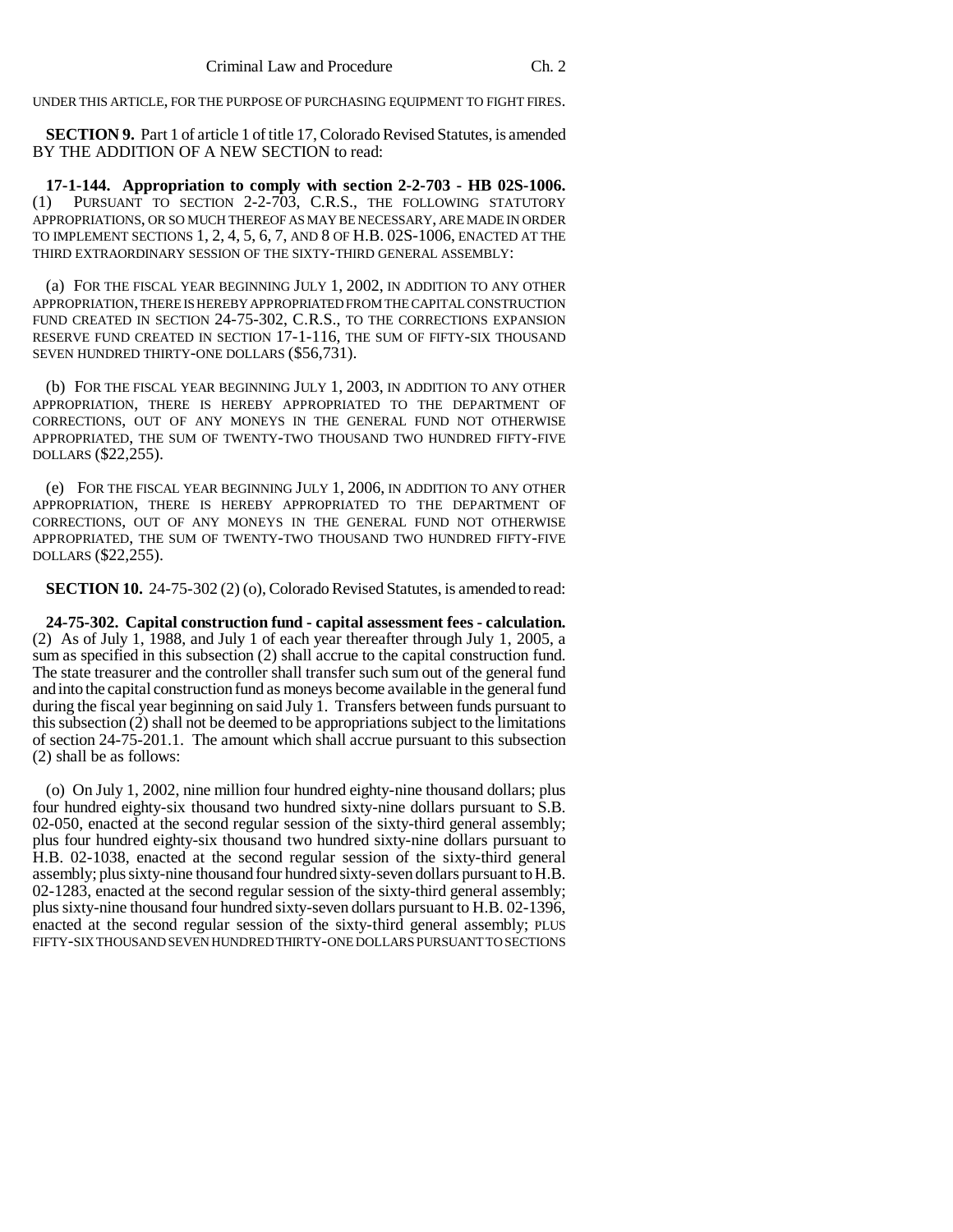1, 2, 4, 5, 6, 7, AND 8 OF H.B. 02S-1006, ENACTED AT THE THIRD EXTRAORDINARY SESSION OF THE SIXTY-THIRD GENERAL ASSEMBLY;

**SECTION 11.** Part 1 of article 1 of title 17, Colorado Revised Statutes, is amended BY THE ADDITION OF A NEW SECTION to read:

**17-1-144. Appropriation to comply with section 2-2-703 - HB 02S-1006.** (1) PURSUANT TO SECTION 2-2-703, C.R.S., THE FOLLOWING STATUTORY APPROPRIATIONS, OR SO MUCH THEREOF AS MAY BE NECESSARY, ARE MADE IN ORDER TO IMPLEMENT SECTION 3 OF H.B. 02S-1006, ENACTED AT THE THIRD EXTRAORDINARY SESSION OF THE SIXTY-THIRD GENERAL ASSEMBLY:

(a) FOR THE FISCAL YEAR BEGINNING JULY 1, 2004, IN ADDITION TO ANY OTHER APPROPRIATION, THERE IS HEREBY APPROPRIATED FROM THE CAPITAL CONSTRUCTION FUND CREATED IN SECTION 24-75-302, C.R.S., TO THE CORRECTIONS EXPANSION RESERVE FUND CREATED IN SECTION 17-1-116, THE SUM OF FOUR THOUSAND TWELVE DOLLARS (\$4,012).

(b) FOR THE FISCAL YEAR BEGINNING JULY 1, 2005, IN ADDITION TO ANY OTHER APPROPRIATION, THERE IS HEREBY APPROPRIATED TO THE DEPARTMENT OF CORRECTIONS, OUT OF ANY MONEYS IN THE GENERAL FUND NOT OTHERWISE APPROPRIATED, THE SUM OF ONE THOUSAND FIVE HUNDRED SEVENTY-FOUR DOLLARS (\$1,574).

(c) (I) FOR THE FISCAL YEAR BEGINNING JULY 1, 2006, IN ADDITION TO ANY OTHER APPROPRIATION, THERE IS HEREBY APPROPRIATED, FROM THE CAPITAL CONSTRUCTION FUND CREATED IN SECTION 24-75-302, C.R.S., TO THE CORRECTIONS EXPANSION RESERVE FUND CREATED IN SECTION 17-1-116, THE SUM OF TWENTY-TWO THOUSAND NINE HUNDRED TWENTY-FOUR DOLLARS (\$22,924).

(II) FOR THE FISCAL YEAR BEGINNING JULY 1, 2006, IN ADDITION TO ANY OTHER APPROPRIATION, THERE IS HEREBY APPROPRIATED TO THE DEPARTMENT OF CORRECTIONS, OUT OF ANY MONEYS IN THE GENERAL FUND NOT OTHERWISE APPROPRIATED, THE SUM OF TEN THOUSAND FIVE HUNDRED SIXTY-SEVEN DOLLARS  $$10,567$ ).

**SECTION 12.** The introductory portion to 24-75-302 (2) and 24-75-302 (2) (q), Colorado Revised Statutes, are amended, and the said 24-75-302 (2) is further amended BY THE ADDITION OF A NEW PARAGRAPH, to read:

**24-75-302. Capital construction fund - capital assessment fees - calculation.** (2) As of July 1, 1988, and July 1 of each year thereafter through July 1,  $2005$ , 2006, a sum as specified in this subsection (2) shall accrue to the capital construction fund. The state treasurer and the controller shall transfer such sum out of the general fund and into the capital construction fund as moneys become available in the general fund during the fiscal year beginning on said July 1. Transfers between funds pursuant to this subsection (2) shall not be deemed to be appropriations subject to the limitations of section 24-75-201.1. The amount which shall accrue pursuant to this subsection (2) shall be as follows:

(q) On July 1, 2004, one hundred million dollars, plus two hundred thirty-three